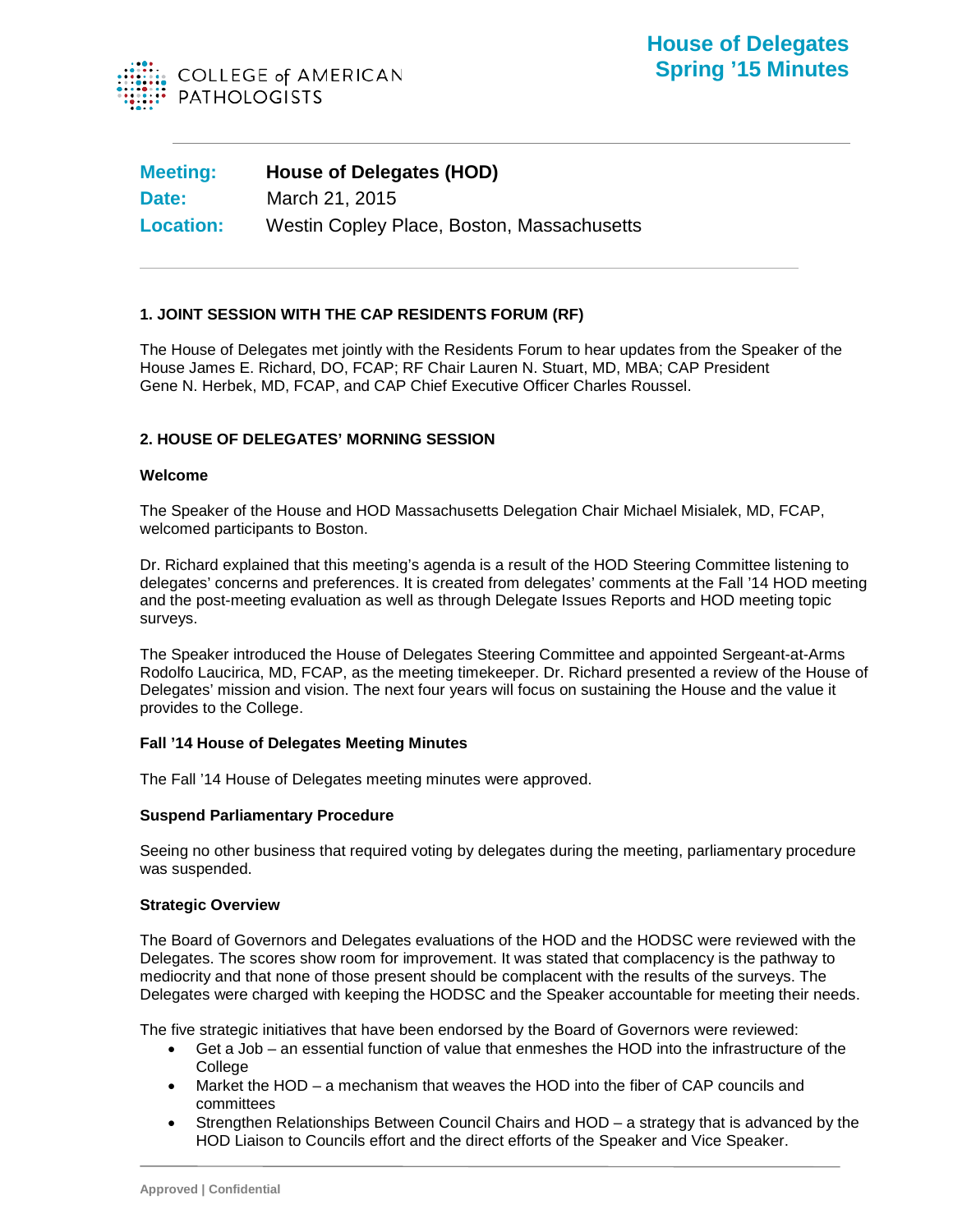

- Elevate the Stature of House Leadership a position that places the House in direct contact and working with the Board of Governors via the Council chair and vice chairs
- Create a Communication Network a critical tool for the HOD to fully deliver on the charge as the voice of the membership

## **Action Group (AG) Updates**

### AG on Communication Networks

Charge: to take some of the lessons learned in North Carolina and reproduce the communication network in more states.

Keith Volmar, MD, FCAP, North Carolina delegate and AG on Communication Networks Chair, reported on his firsthand experience in establishing the North Carolina network. A pilot project was initiated in 2013 with the goal of establishing bidirectional email communication between the HOD and Fellow members in the state. The network is established and has accommodated conducting a survey of legislative priorities, sparking renewed interest in legislative issues. Most recently, it has allowed disseminated information on the recent Palmetto Local Coverage Determination (LCD) on immunostains.

States in 2015 Pilot: California, Florida, Massachusetts, Michigan, New York, Ohio, Texas

# AG on CAP Laboratory Accreditation Program Advisory Group

Charge: to provide member feedback on checklist requirements, improvements to existing programs, products and services, ideas for new products and service, and future program strategies. Members should be conversant in CAP Cancer Protocols in order to give feedback to the LAP Advisory Group.

Martha R. Clarke, MD, FCAP, HOD Steering Committee Sergeant-at-Arms and HOD Liaison to the AG on LAP Accreditation Program Advisory Group, updated the House on recent activity and the value it has provided to this Advisory Group.

#### AG on Pathology Practice Guidances (PPGs)

Charge: to provide member feedback on the readability and applicability including accuracy, appropriateness and potential impact to patients and pathology practice on the Center Committee's new product: Pathology Practice Guidances

Emily Green, MD, FCAP, HOD Steering Committee Member-at-Large and HOD Liaison to the AG on PPGs, reported that the AG is responsible to review the Center Committee's PPGs as indicated in the Charge. It will also determine if broader feedback is required from the full House of Delegates that may result in a meaningful impact on the final PPG.

Dr. Green explained how PPGs are distinctly different from Evidence Based Guidelines.

### AG on Rules III

Charge: To provide member feedback on the HOD Rules to determine what changes are needed to ensure that the Rules are current, accurately describe the functions of the HOD and its members, are fair and appropriate, and structure House activities to best advance the mission of the House.

Sang Wu, MD, FCAP, HOD Steering Committee Member-at-Large and HOD Liaison to the AG on Rules III, reported that the AG is asked to focus its review on HOD Steering Committee nominations and elections, apportionment, and how to bring open discussions to the House.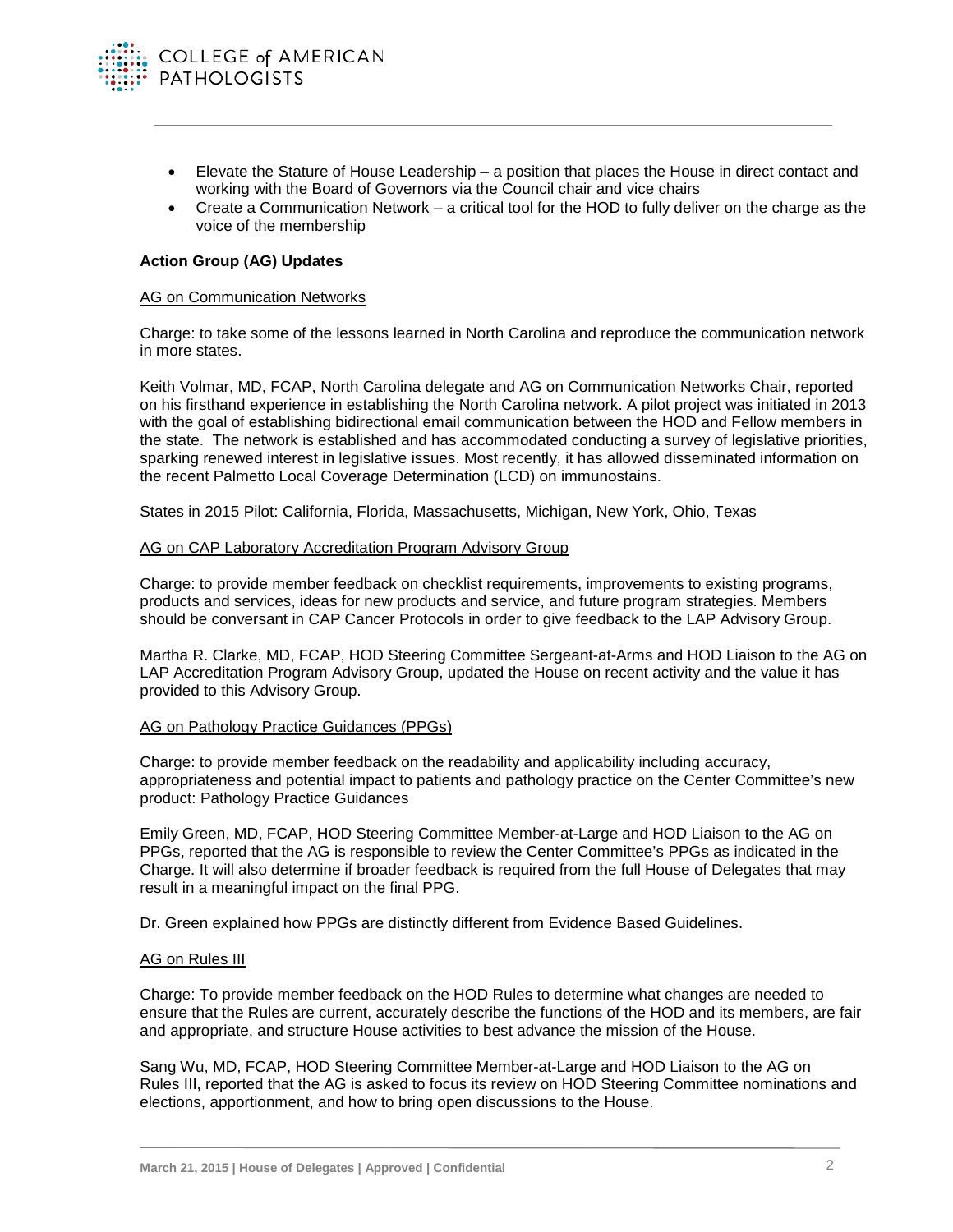

The Action Group intends to provide its recommendations to the HOD Steering Committee for the Fall '15 HOD Meeting.

Dr. Wu announced that the HOD Steering Committee call for nominations will open at the Fall '15 HOD meeting in Nashville and with elections to be held in 2016.

### **Board of Governors' Candidate Forums**

Dr. Richard introduced the Candidate Forum and explained that it is a highly valued segment, based on the Spring '14 HOD post-meeting survey. This session provides question and answer opportunities for delegates to learn about the candidates for each Board position.

The segments were moderated by HODSC members. The ground rules were set and announced to candidates and delegates.

President-Elect – Emily Green, MD, FCAP – Moderator R. Bruce Williams, MD, FCAP – Candidate

Secretary-Treasurer – Martha R. Clarke, MD, FCAP – Moderator Richard R. Gomez, MD, FCAP – Candidate George F. Kwass, MD, FCAP – Candidate Gail H. Vance, MD, FCAP – Candidate

Governor – Alfred W. Campbell, MD, FCAP - Moderator Edward P. Fody, MD, FCAP – Candidate Gerald R. Hanson, MD, FCAP – Candidate Richard H. Knierim, MD, FCAP – Candidate Raouf E. Nakhleh, MD, FCAP – Candidate Michael B. Prystowsky, MD, PhD – Candidate Frank R. Rudy, MD, FCAP – Candidate

## **3. JOINT LUNCH WITH RF**

George Kwass, MD, FCAP, Chair, Council on Government and Professional Affairs, provided an update on the College's Advocacy initiatives and fielded questions from the audience. Wayne Garrett, DO, FCAP, Chair, CAP Political Action Committee, provided information on the CAP's grassroots efforts.

## **4. HOUSE OF DELEGATES' AFTERNOON SESSION**

### **Continuing the Test Utilization Conversation**

This segment was introduced by covering delegate concerns about what the profession and CAP are doing, should be doing, or could be doing to address inappropriate ordering of anatomic pathology tests, specifically special stains, during the Fall '14 HOD meeting. Prior to the Spring '15 HOD meeting delegates were asked to rank topics they want addressed at this meeting and AP Test Utilization was ranked number one.

Kathryn T. Knight, MD, FCAP, HOD Vice Speaker, moderated a panel of three pathologists, each representing a different perspective, to speak to the issue. The panel members were:

• Bruce Quinn, MD, PhD, Senior Policy Advisor for Foley Hoag, a national health care policy consulting firm and board-certified pathologist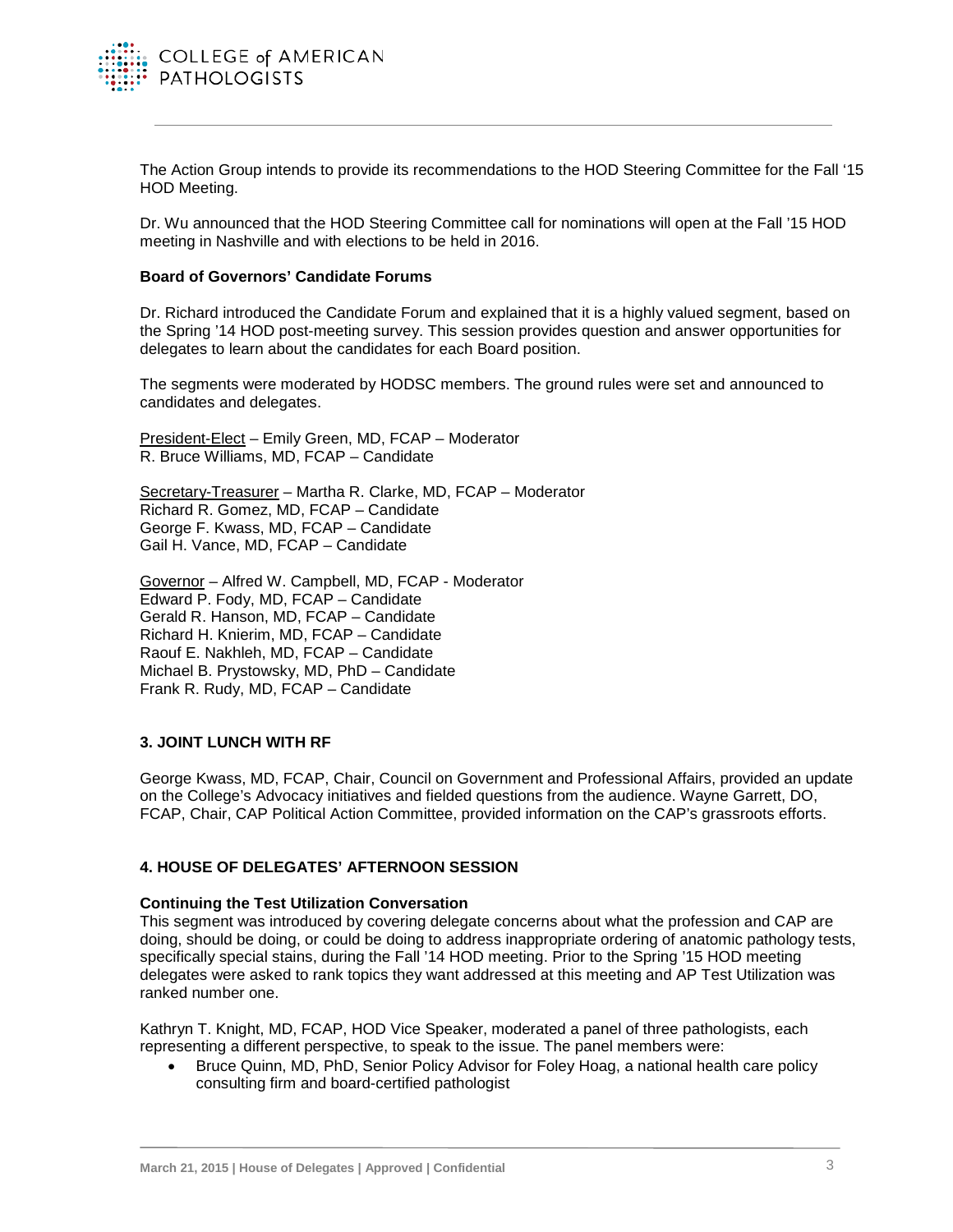

- Paul Valenstein, MD, FCAP, CAP Secretary-Treasurer and St Joseph Mercy Health Partners ACO President
- W. Stephen Black-Schaffer, MD, FCAP, CAP Council on Government and Professional Affairs Vice Chair, CAP Economic Affairs Committee Vice Chair, New England Regional Medicare Contractor Advisory Committee Co-Chair

### **Delegate Issues**

The Delegate Issues segment of the HOD meeting covered issues that delegates identified as important to them. The HOD Steering Committee gathers these topics through delegate surveys, the Delegate Chair Issues Reports, on the HOD Discussion Board, and delegates' comments and opinions delivered directly to HODSC members.

The session is framed to focus on three themes for this meeting: Maintenance of Certification, Accountable Care Organizations, and State Pathology Societies. The HODSC invited Rebecca Johnson, MD, FCAP, American Board of Pathology CEO, CAP Board of Governors, Council Chairs and professional staff to respond to delegate questions from the floor.

The following topics were discussed and questions were asked by the people listed. The indented and bulleted names indicate the people who responded to questions or comments.

#### Maintenance of Certification

Candice Black, DO, FCAP – Delegate Chair (New Hampshire) Alfred W. Campbell, MD, FCAP – Delegate (South Carolina), HOD Secretary-Treasurer Thomas J. Cooper, MD, FCAP – Delegate (California) Mary E. Fowkes, MD, PhD, FCAP – Delegate (New York) Jerad M. Gardner, MD, FCAP – Delegate (Arkansas) Megha G. Joshi, MD, FCAP – Alternate Delegate (Massachusetts) Daniel F.I. Kurtycz, MD, ASC, FCAP – Delegate (Wisconsin) Vinod Shidham, MD, FCAP – Delegate (Michigan)

• Rebecca L. Johnson, MD, FCAP – Delegate (Florida), ABP CEO

## Accountable Care Organizations

Robert C. Babkowski, MD, FCAP – Delegate Chair (Connecticut) Michael C. Dugan, MD, FCAP – Delegate (California) J. Thomas Molina, MD, PhD, FCAP – Delegate (Texas)

• Donald S. Karcher, MD, FCAP – Delegate Chair (District of Columbia)

### State Pathology Societies

Jerad M. Gardner, MD, FCAP – Delegate (Arkansas) Vinod Shidham, MD, FCAP – Delegate (Michigan) Keith Volmar, MD, FCAP – Delegate (North Carolina)

- James E. Richard, DO, FCAP CAP HOD Speaker
- Paul Valenstein, MD, FCAP CAP Secretary-Treasurer

### ICD-10

John Newby, MD – Delegate (Maryland)

• Doug Knapman, Senior Director, CAP Practice Management

### **Closing Remarks**

Dr. Richard expressed that delegates' accomplishments are making a difference in the College and their voices are being heard. By speaking as a collective voice of CAP membership, they are advancing the House mission.